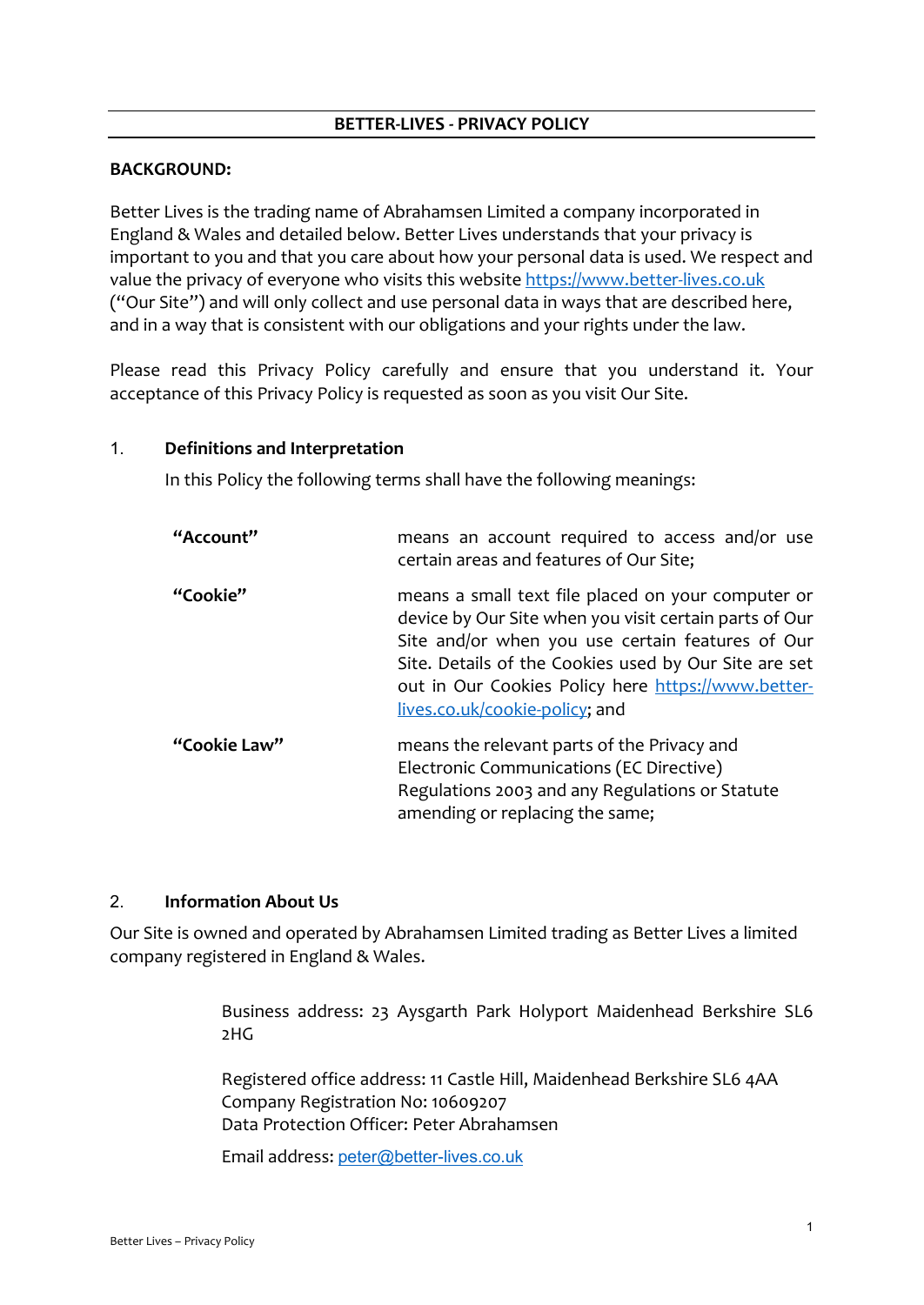Telephone number: +44 (0)7754 652 590

Postal address: 23 Aysgarth Park Holyport Maidenhead Berkshire SL6 2HG

# 3. **What Does This Policy Cover?**

This Privacy Policy applies only to your use of Our Site. Our Site may contain links to other websites. Please note that we have no control over how your data is collected, stored, or used by other websites and we advise you to check the privacy policies of any such websites before providing any data to them.

## 4. **What Is Personal Data?**

Personal data is defined by the General Data Protection Regulation (EU Regulation 2016/679) (the "GDPR") and the Data Protection Act 2018 (collectively, "the Data Protection Legislation") as 'any information relating to an identifiable person who can be directly or indirectly identified in particular by reference to an identifier'.

Personal data is, in simpler terms, any information about you that enables you to be identified. Personal data covers obvious information such as your name and contact details, but it also covers less obvious information such as identification numbers, electronic location data, and other online identifiers.

## 5. **What Are My Rights?**

Under the Data Protection Legislation, you have the following rights, which we will always work to uphold:

- a) The right to be informed about our collection and use of your personal data. This Privacy Policy should tell you everything you need to know, but you can always contact us to find out more or to ask any questions using the details in Part 15.
- b) The right to access the personal data we hold about you. Part 13 will tell you how to do this.
- c) The right to have your personal data rectified if any of your personal data held by us is inaccurate or incomplete. Please contact us using the details in Part 15 to find out more.
- d) The right to be forgotten, i.e. the right to ask us to delete or otherwise dispose of any of your personal data that we hold. Please contact us using the details in Part 15 to find out more.
- e) The right to restrict (i.e. prevent) the processing of your personal data.
- f) The right to object to us using your personal data for a particular purpose or purposes.
- g) The right to withdraw consent. This means that, if we are relying on your consent as the legal basis for using your personal data, you are free to withdraw that consent at any time.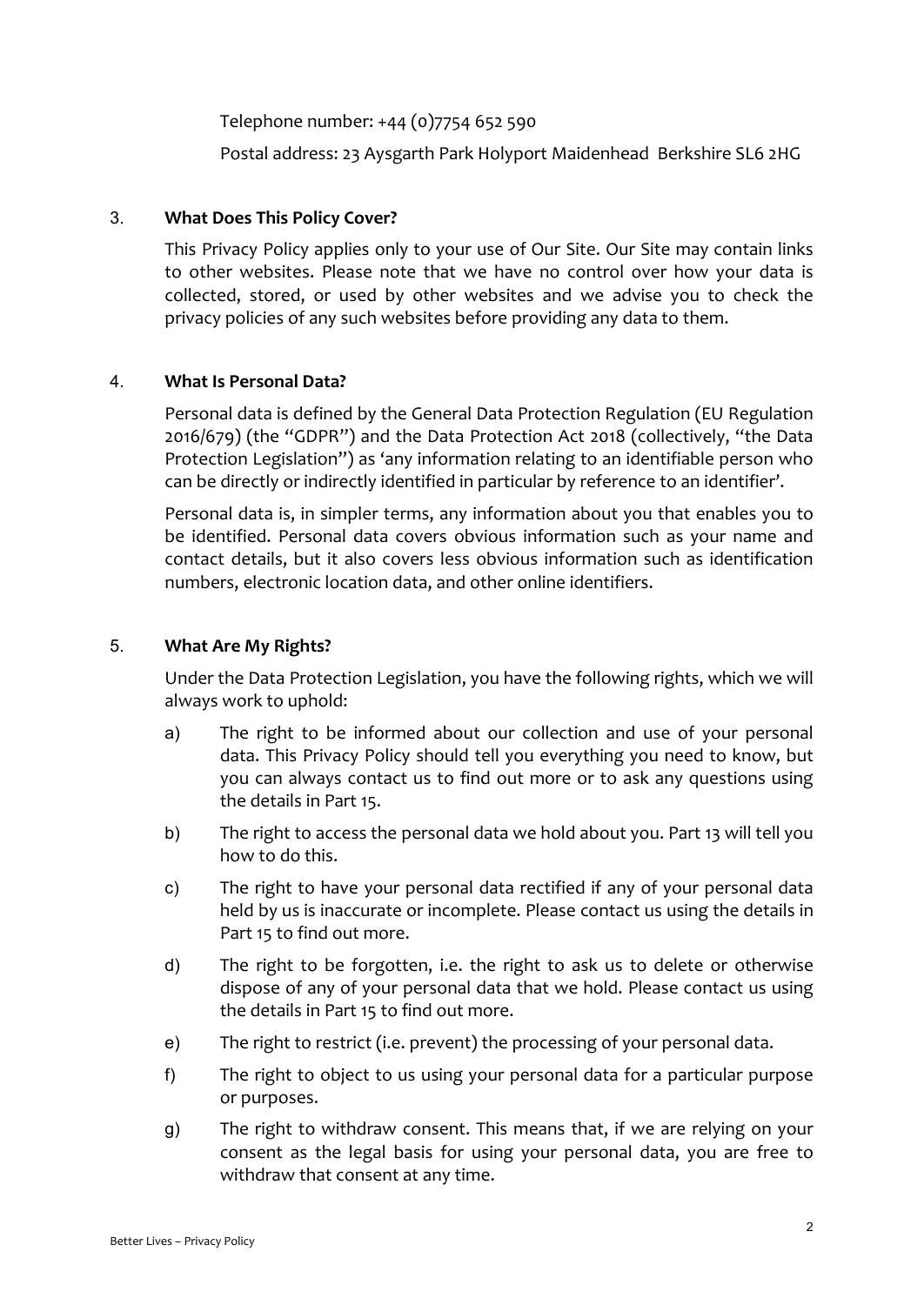- h) The right to data portability. This means that, if you have provided personal data to us directly, we are using it with your consent or for the performance of a contract, and that data is processed using automated means, you can ask us for a copy of that personal data to re-use with another service or business in many cases.
- i) Rights relating to automated decision-making and profiling. We do not use your personal data in this way.

For more information about our use of your personal data or exercising your rights as outlined above, please contact us using the details provided in Part 15.

It is important that your personal data is kept accurate and up-to-date. If any of the personal data we hold about you changes, please keep us informed as long as we have that data.

Further information about your rights can also be obtained from the Information Commissioner's Office or your local Citizens Advice Bureau.

If you have any cause for complaint about our use of your personal data, you have the right to lodge a complaint with the Information Commissioner's Office. We would welcome the opportunity to resolve your concerns ourselves, however, so please contact us first, using the details in Part 15.

# 6. **What Data Do You Collect and How?**

Depending upon your use of Our Site, we may collect and hold some or all of the personal and non-personal data set out in the table below, using the methods also set out in the table. Please also see Part 14 for more information about our use of Cookies and similar technologies and our Cookie Policy [https://www.better](https://www.better-lives.co.uk/cookie-policy)[lives.co.uk/cookie-policy.](https://www.better-lives.co.uk/cookie-policy) We do not collect any 'special category' or 'sensitive' personal data save that we do collect personal data relating to children 13 years and older and cannot provide contracted services otherwise**.** Such information is provided consensually by parents, guardians or schools with authority. We do not collect personal data relating to criminal convictions and/or offences**.**

| <b>Data Collected</b>                                                       | <b>How We Collect the Data</b>                                                                                                                                                            |  |
|-----------------------------------------------------------------------------|-------------------------------------------------------------------------------------------------------------------------------------------------------------------------------------------|--|
| date of birth; gender.                                                      | Identity Information including name; title; Through our website using the online<br>enquiry form; online Order form; email post<br>or over the telephone.                                 |  |
| mobile; email.                                                              | Contact information including postal Through our website using the online<br>address; residence address; phone $\&$ enquiry form; online Order form; email post<br>or over the telephone. |  |
| business; place of business; contact or over the telephone.<br>information. | Business information including business Through our website using the online<br>name; job title; profession; nature of enquiry form; online Order form; email post                        |  |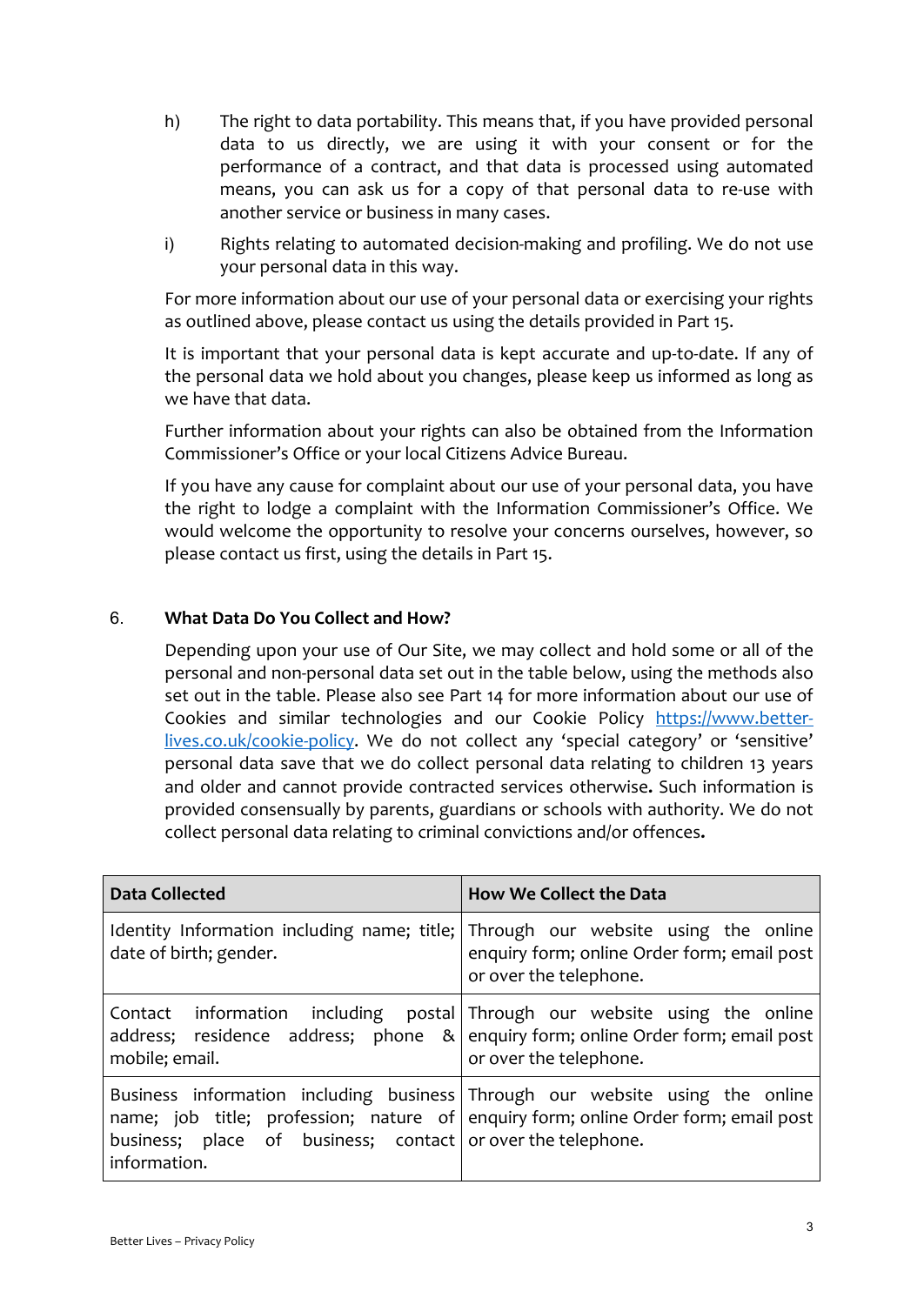| Payment information including card details;<br>bank information;                          | Through our website using the online<br>enquiry form; online Order form; email post<br>or over the telephone. |
|-------------------------------------------------------------------------------------------|---------------------------------------------------------------------------------------------------------------|
| Profile information including preferences;<br>interests; purchase history; login details; | Through our website using the online<br>enquiry form; online Order form; email post<br>or over the telephone. |
| Technical information including IP address;                                               | Through our website using the online                                                                          |
| browser type; browser version; operating                                                  | enquiry form; online Order form; email post                                                                   |
| system.                                                                                   | or over the telephone.                                                                                        |
| Data from third parties including technical                                               | Through our website using the online                                                                          |
| information; contact information; profile                                                 | enquiry form; online Order form; email post                                                                   |
| information.                                                                              | or over the telephone.                                                                                        |

# 7. **How Do You Use My Personal Data?**

Under the Data Protection Legislation, we must always have a lawful basis for using personal data. The following table describes how we may use your personal data, and Our lawful bases for doing so:

| <b>What We Do</b>                                                                     | <b>What Data We Use</b>                                                                         | <b>Our Lawful Basis</b>                                                                                                                |
|---------------------------------------------------------------------------------------|-------------------------------------------------------------------------------------------------|----------------------------------------------------------------------------------------------------------------------------------------|
| Accessing Our Site and<br>contacting Us.                                              | Contact; Identity; enquiry;<br>Business.                                                        | Legitimate interest; We have<br>a commercial interest in<br>using your data to deal with<br>your enquiry.                              |
| Providing and managing<br>your Account with Us,<br>registering you, booking<br>calls. | Identity; Contact; Business;<br>Payment; Technical; 3rd<br>Party Data, includes 3rd<br>parties. | Consent. You give positive<br>consent when applying to<br>open the account with Us<br>and use the website and<br>receive Our services. |
| Providing and managing<br>your access to Our Site.                                    | Identity; Contact; Business;<br>Payment; Technical; 3rd<br>Party Data, includes 3rd<br>parties. | Consent. You give positive<br>consent when applying to<br>open the account for<br>services and use the<br>website.                     |
| Personalising and tailoring<br>your experience on Our Site.                           | Identity; Contact; Business;<br>Payment; Technical; 3rd<br>Party Data, includes 3rd<br>parties. | Consent. You give positive<br>consent when applying to<br>open the account and use<br>the website.                                     |
| Administering Our Site.                                                               | Identity; Contact; Business;<br>Payment; Technical; 3rd<br>Party Data includes 3rd              | Legitimate interest; We have<br>a commercial interest in<br>using your data to                                                         |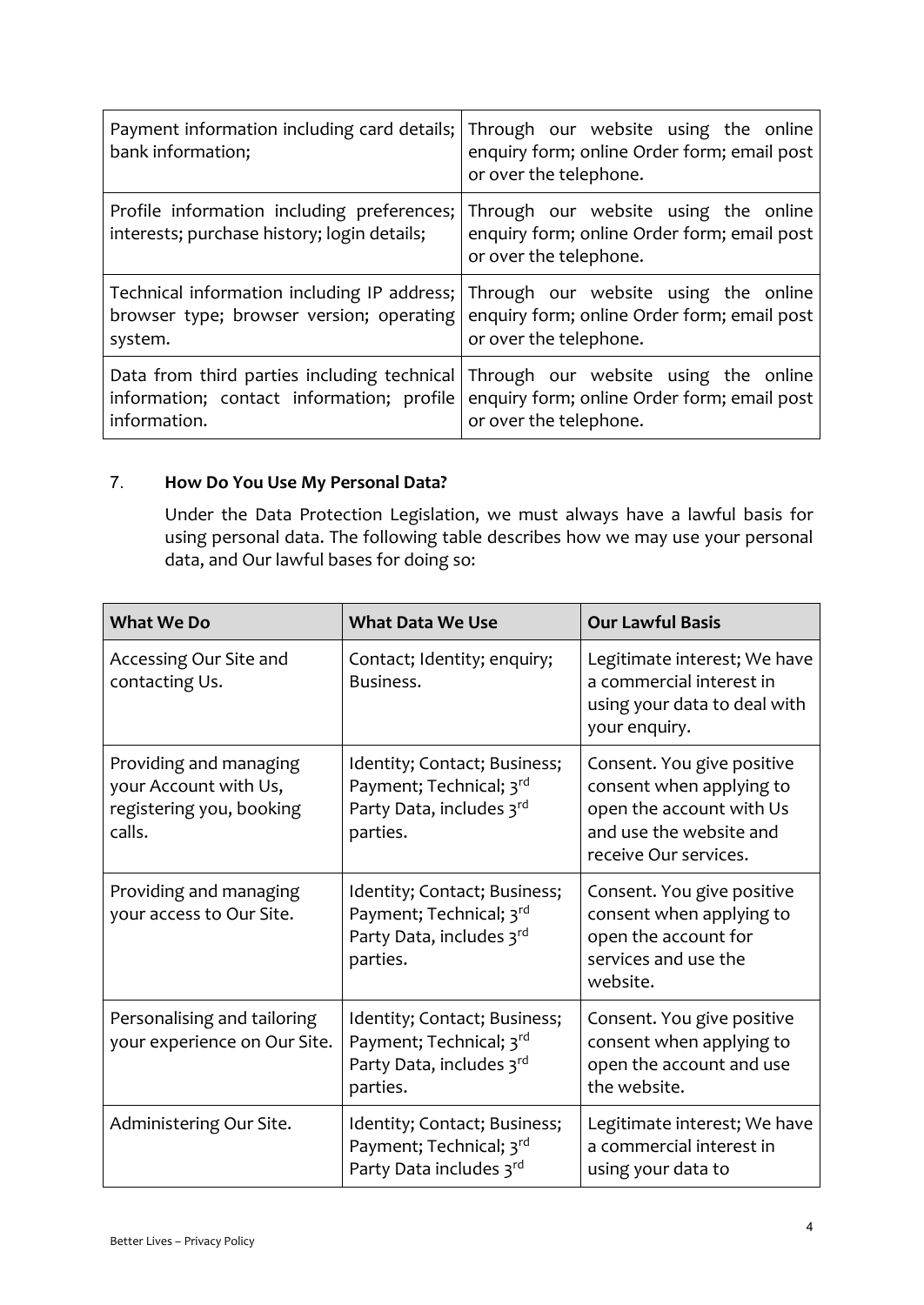|                                                                                                                                                    | parties.                                                                                                                                                        | administer Our Site.                                                                                                                                         |
|----------------------------------------------------------------------------------------------------------------------------------------------------|-----------------------------------------------------------------------------------------------------------------------------------------------------------------|--------------------------------------------------------------------------------------------------------------------------------------------------------------|
| Administering our business.                                                                                                                        | Identity; Contact; Business;<br>Payment; Technical; 3rd<br>Party Data, includes 3rd<br>parties.                                                                 | Legitimate interest; We have<br>a commercial interest in<br>using your data to<br>administer Our business.                                                   |
| Supplying our services to<br>you.                                                                                                                  | Identity; Contact; Business;<br>Payment; Technical; 3rd<br>Party Data; providing<br>webinars, coaching sessions,<br>tailored services, includes 3rd<br>parties. | Contract. We cannot fulfil<br>the provisions of Our<br>Services to you unless we<br>use your Data.                                                           |
| Managing payments for our<br>services.                                                                                                             | Identity; Contact; Business;<br>Payment; Technical; 3rd<br>Party Data, includes 3rd<br>parties.                                                                 | Contract. By contracting to<br>take Our services you agree<br>to our using Data for these<br>purposes.                                                       |
| Personalising and tailoring<br>our services for you.                                                                                               | Identity; Contact; Business;<br>Payment; Technical; 3rd<br>Party Data, includes 3rd<br>parties.                                                                 | Consent. You consent to our<br>use of Data to provide you<br>with a personalised service<br>and which you will then<br>enter into a contract to<br>purchase. |
| Communicating with you.                                                                                                                            | Identity; Contact; Business;<br>Payment; Technical; 3rd<br>Party Data, includes 3rd<br>parties.                                                                 | Consent.                                                                                                                                                     |
| Supplying you with<br>information by email<br>AND/OR post that you have<br>opted-in-to (you may opt-<br>out at any time by email or<br>telephone.) | Identity; Contact; Business;<br>Payment; Technical; 3rd<br>Party Data; offers; news;<br>marketing, includes 3rd<br>parties.                                     | Consent.                                                                                                                                                     |

7.1 With your permission and/or where permitted by law, we may also use your personal data for marketing purposes, which may include contacting you by email AND/OR telephone**,** text message or post with information, news, and offers on our services. You will not be sent any unlawful marketing or spam. We will always work to fully protect your rights and comply with our obligations under the Data Protection Legislation and the Privacy and Electronic Communications (EC Directive) Regulations 2003, (as amended) and you will always have the opportunity to opt-out. We will always obtain your express opt-in consent before sharing your personal data with third parties for marketing purposes and you will be able to opt-out at any time.

7.2 Third Parties whose content appears on Our Site may use third-party Cookies,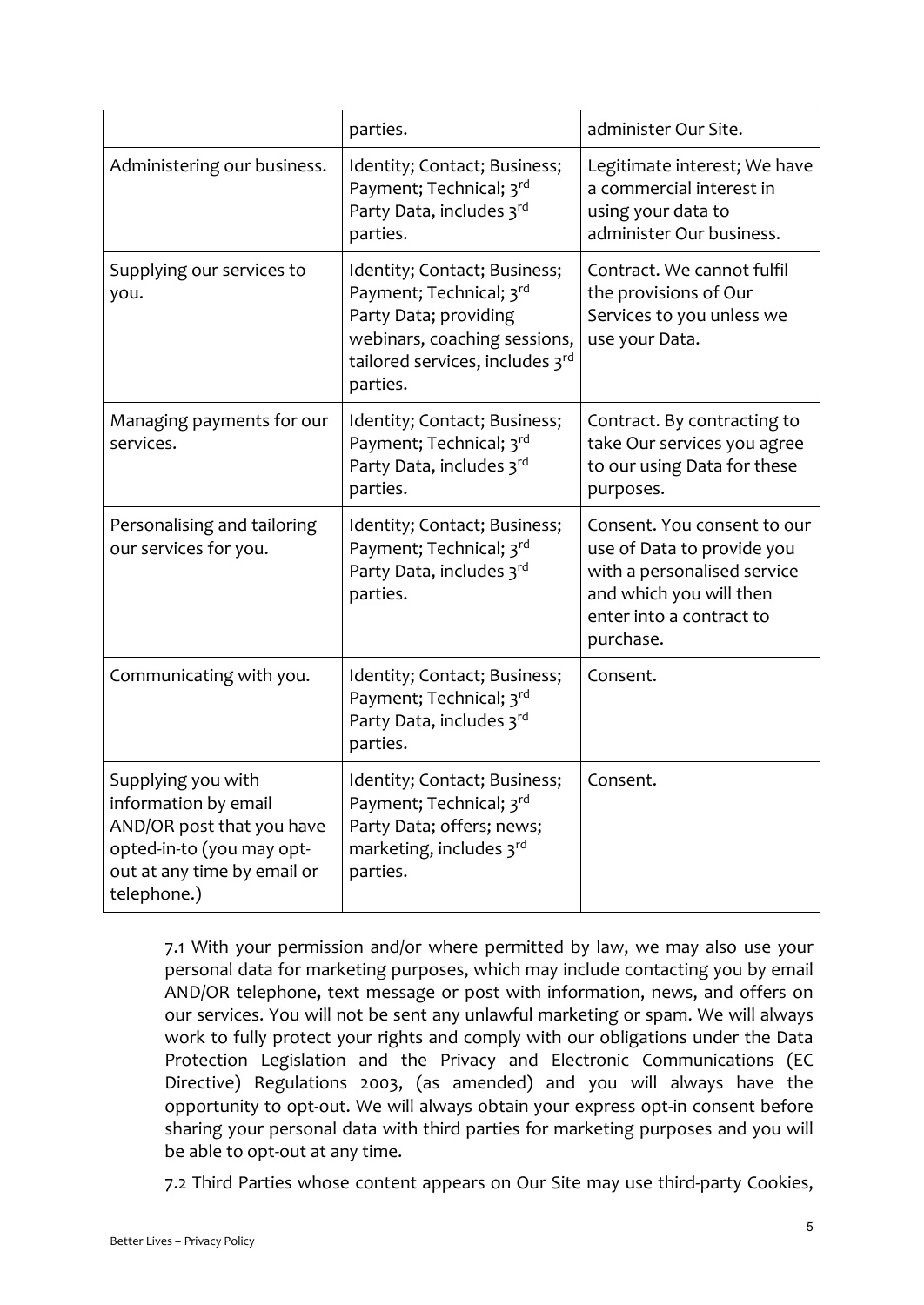as detailed below in Part 14. Please refer to Part 14 for more information on controlling cookies. Please note that we do not control the activities of such third parties, nor the data that they collect and use themselves, and we advise you to check the privacy policies of any such third parties to see how they use your data and your Data Rights.

7.3 More specifically we use "social buttons". These enable you to share or bookmark the web pages. These include but may not be limited to Twitter, Google +1, Facebook "Like", LinkedIn "share". As 7.2 above these sites may collect data

7.4 We use external web services to display content on our web pages. We may use SlideShare or YouTube and Vimeo and similar. The same data privacy provisions as 7.2 and 7.3 apply.

7.5 We will only use your personal data for the purpose(s) for which it was originally collected unless we reasonably believe that another purpose is compatible with that or those original purpose(s) and need to use your personal data for that purpose. If we do use your personal data in this way and you wish us to explain how the new purpose is compatible with the original, please contact us using the details in Part 15.

7.6 If we need to use your personal data for a purpose that is unrelated to, or incompatible with, the purpose(s) for which it was originally collected, we will inform you and explain the legal basis which allows us to do so.

7.7 In some circumstances, where permitted or required by law, we may process your personal data without your knowledge or consent. This will only be done within the bounds of the Data Protection Legislation and your legal rights.

7.8 Third parties that We may use will include for processing your payments. We do not store your credit/card or financial information. We may use third parties for site maintenance, technical support, website hosting, identity verification.

# 8. **How Long Will You Keep My Personal Data?**

We will not keep your personal data for any longer than is necessary in light of the reason(s) for which it was first collected. We are required by law to retain records for certain purposes such as HMRC and tax for at least 6 years. Accordingly we will keep Data for 6 years and thereafter it will be deleted.

# 9. **How and Where Do You Store or Transfer My Personal Data?**

We will only store or transfer your personal data within the UK. This means that it will be fully protected under the Data Protection Legislation. In some circumstances our cloud based servers may be outside of the UK.

In such case We may only store or transfer your personal data within the European Economic Area (the "EEA"). The EEA consists of all EU member states, plus Norway, Iceland, and Liechtenstein. This means that your personal data will be fully protected under the Data Protection Legislation, GDPR, and/or to equivalent standards by law but where our cloud servers are based in countries that are not part of the European Economic Area known as "third countries" they may not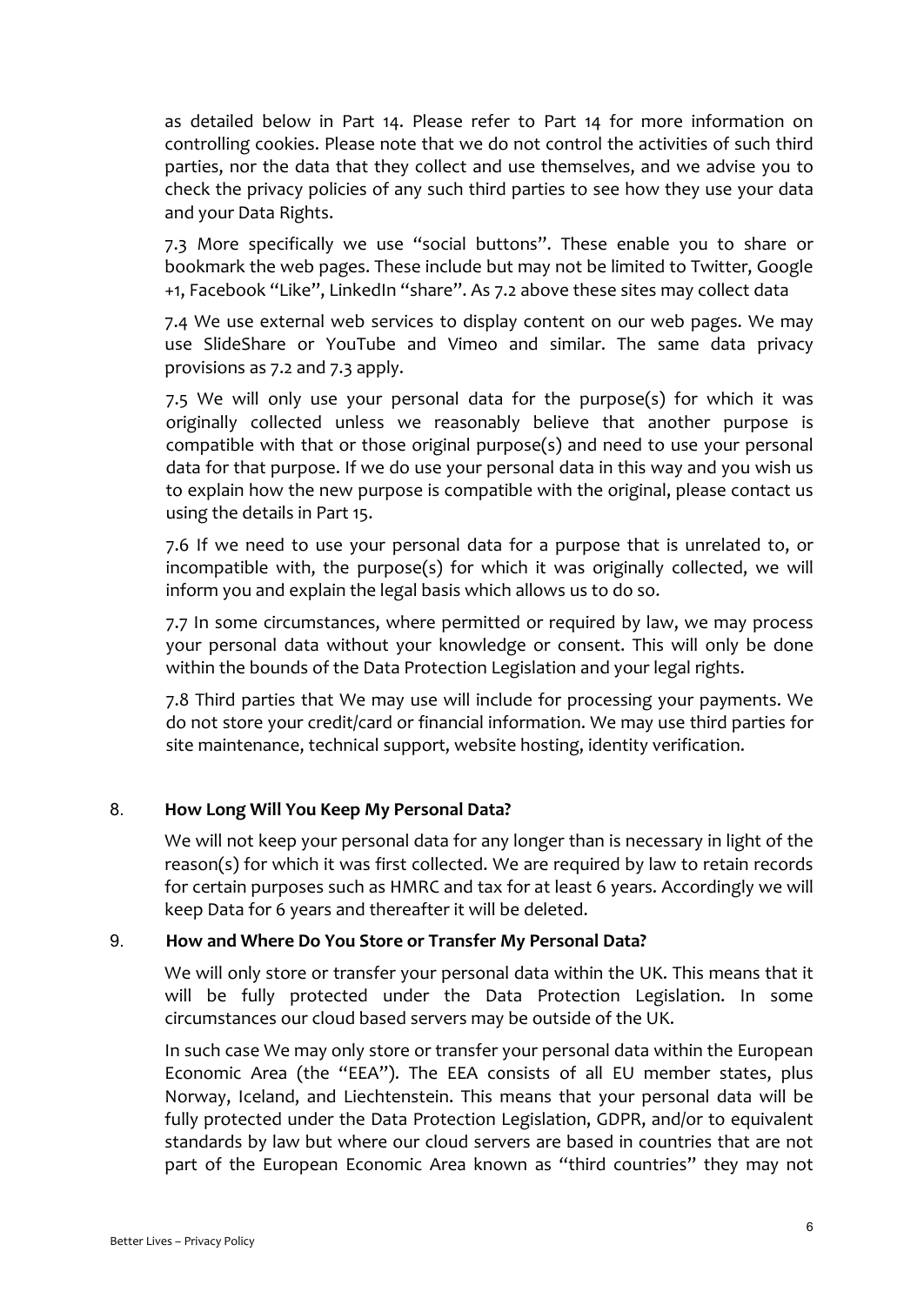have data protection laws that are as strong as those in the UK and/or the EEA. This means that we will take additional steps in order to ensure that your personal data is treated just as safely and securely as it would be within the UK and under the Data Protection Legislation.

Please contact us using the details below in Part 15 for further information about the particular data protection mechanisms used by us when transferring your personal data to a third country.

The security of your personal data is essential to us, and to protect your data, we take a number of important measures, including the following:

- limiting access to your personal data to those employees, agents, contractors, and other third parties with a legitimate need to know and ensuring that they are subject to duties of confidentiality;
- procedures for dealing with data breaches (the accidental or unlawful destruction, loss, alteration, unauthorised disclosure of, or access to, your personal data) including notifying you and/or the Information Commissioner's Office where we are legally required to do so.

## 10. **Do You Share My Personal Data?**

We will not share any of your personal data with any third parties for any purposes, subject to the following exceptions.

If we sell, transfer, or merge parts of our business or assets, your personal data may be transferred to a third party. Any new owner of our business may continue to use your personal data in the same way(s) that we have used it, as specified in this Privacy Policy.

In some limited circumstances, we may be legally required to share certain personal data, which might include yours, if we are involved in legal proceedings or complying with legal obligations, a court order, or the instructions of a government authority.

### 11. **How Can I Control My Personal Data?**

- 11.1 In addition to your rights under the Data Protection Legislation, set out in Part 5, when you submit personal data via Our Site, you may be given options to restrict our use of your personal data. In particular, we aim to give you strong controls on our use of your data for direct marketing purposes (including the ability to opt-out of receiving emails from us which you may do by unsubscribing using the links provided in our emails and at the point of providing your details and by managing your Account).
- 11.2 You may also wish to sign up to one or more of the preference services operating in the UK: The Telephone Preference Service ("the TPS"), the Corporate Telephone Preference Service ("the CTPS"), and the Mailing Preference Service ("the MPS"). These may help to prevent you receiving unsolicited marketing. Please note, however, that these services will not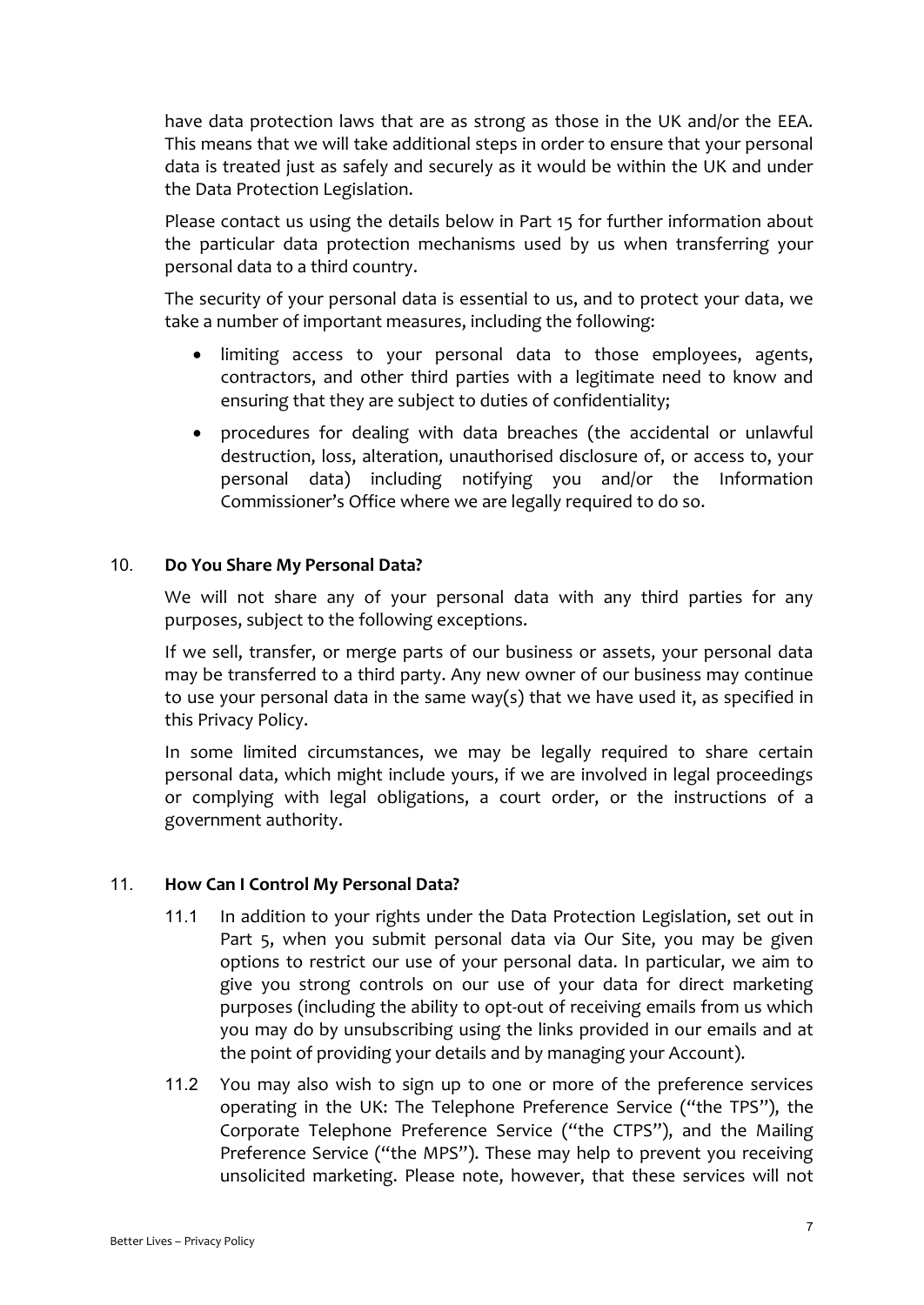prevent you from receiving marketing communications that you have consented to receiving.

### 12. **Can I Withhold Information?**

You may access Our Site without providing any personal data at all. However, to use all features and functions available on Our Site you may be required to submit or allow for the collection of certain data.

You may restrict our use of Cookies. For more information, see Part 14 our Cookie Polic[y https://www.better-lives.co.uk/cookie-policy](https://www.better-lives.co.uk/cookie-policy)

## 13. **How Can I Access My Personal Data?**

If you want to know what personal data we have about you, you can ask us for details of that personal data and for a copy of it (where any such personal data is held). This is known as a "subject access request".

All subject access requests should be made in writing and sent to the email or postal addresses shown in Part 15. You do not have to use this form, but it is the easiest way to tell us everything we need to know to respond to your request as quickly as possible.

There is not normally any charge for a subject access request. If your request is 'manifestly unfounded or excessive' (for example, if you make repetitive requests) a fee may be charged to cover our administrative costs in responding.

We will respond to your subject access request within 21 calendar days and, in any case, not more than one month of receiving it. Normally, we aim to provide a complete response, including a copy of your personal data within that time. In some cases, however, particularly if your request is more complex, more time may be required up to a maximum of three months from the date we receive your request. You will be kept fully informed of our progress.

### 14. **How Do You Use Cookies?**

Our Site may place and access certain first-party Cookies on your computer or device. First-party Cookies are those placed directly by us and are used only by us. We use Cookies to facilitate and improve your experience of Our Site and to provide and improve our services. We have carefully chosen these Cookies and have taken steps to ensure that your privacy and personal data is protected and respected at all times.

By using Our Site, you may also receive certain third-party Cookies on your computer or device. Third-party Cookies are those placed by websites, services, and/or parties other than us. For more details, please refer tour Cookie Policy here <https://www.better-lives.co.uk/cookie-policy>

All Cookies used by and on Our Site are used in accordance with current Cookie Law.